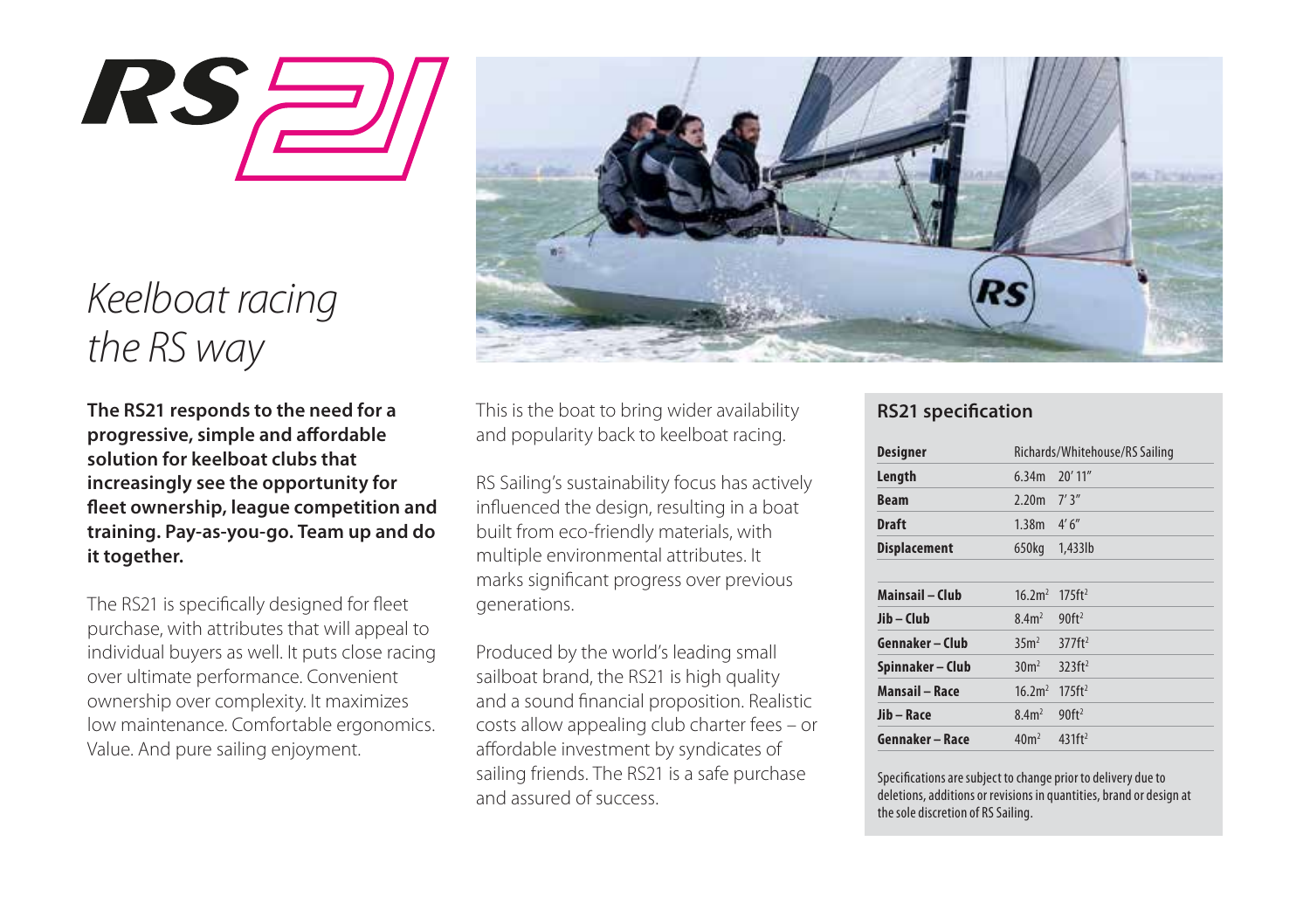# *"The RS21 is a complete boat that is a step forward for sailing programs due to software and hardware that will change the way people have access to and partake in our sport."*

## **High stability hull**

An emphasis has been placed on user friendliness in all aspects for the design. High form stability and almost 50% ballast ratio provide easy handling and enjoyable performance. The forgiving design leads to fun in every venue. Open water with waves– or gusty lake with wind shifts – the RS21 will always be your friend.

Distinct chines contribute to the form stability, shed water and lead to a drier ride for the crew. The balanced rocker shape gives good allround performance across the wind range, accepting the compromise of ultimate speed at one end or the other.

The keel can be raised using a removable internal crane – or even fully removed, using a club crane or fork-lift to lift the hull clear. This allows boats to be efficiently multistacked on a trailer or truck for initial delivery and transport to events – reducing cost and improving sustainability aspects.

# **Ergonomic deck**

We invest in the future of our sport and want our sailors to enjoy sailing with us for as long as possible. Designing a boat that ergonomically fits every sailor creates the life-long pleasure.

The deck design gives plenty of space for four sailors, while the layout ensures the boat could be handled by only two. It maximizes flexibility for both racing and training  $$ removing common issues associated with club competition. A lot of effort has been put into creating space for every team member on board. They will all love it.

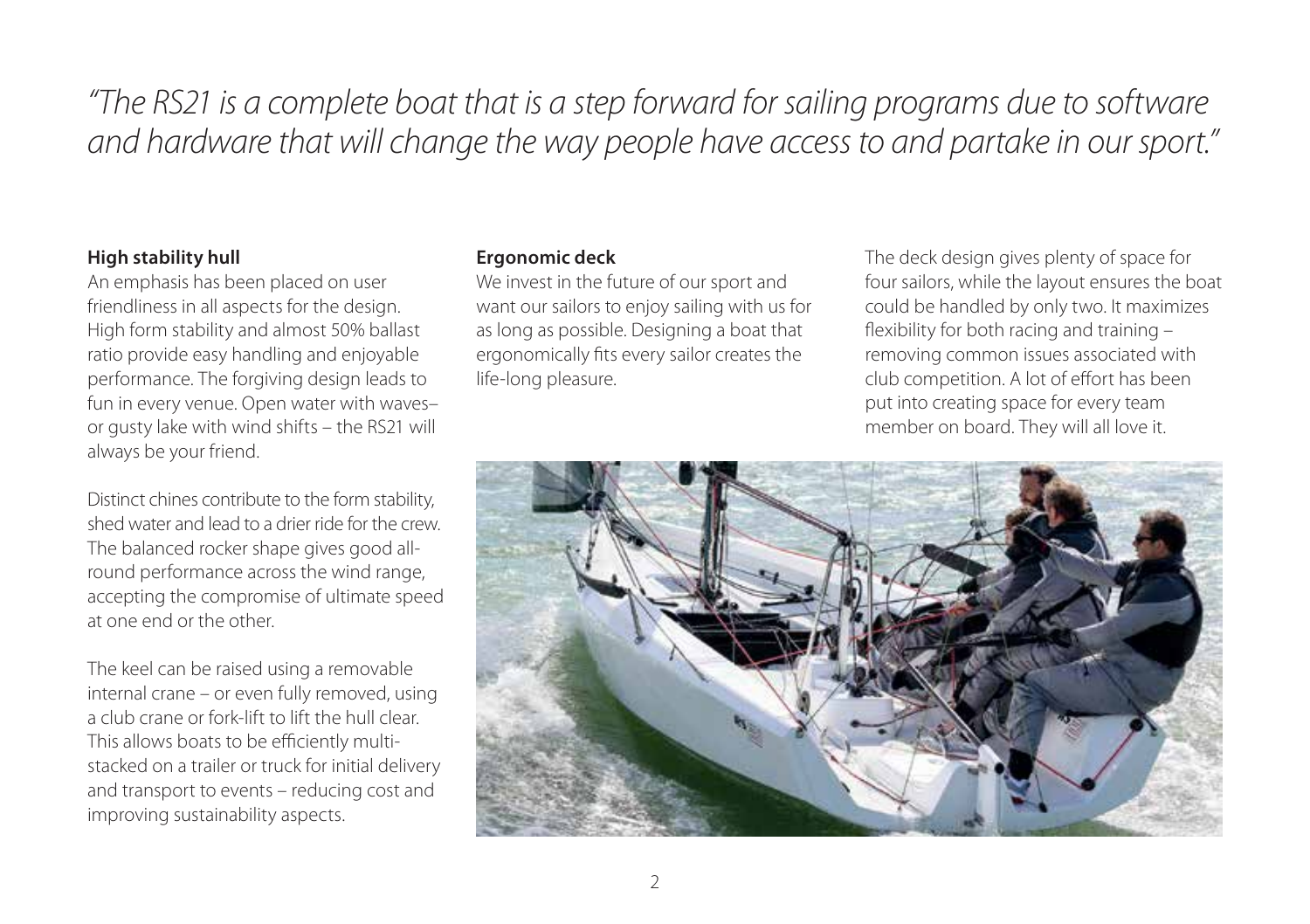The goal is also to make every RS21 sailing experience enjoyable, so the spacious cockpit will stay clean due to smart solutions to store halyards and sheets underway. Every sailor will have a roll to play and will directly understand the ease of sailing the RS21. A spaghetti of rope is history.

All equipment can be stowed on board with a large hatch giving access to the hull – again adding to the RS21's operating speed and efficiency.

## **User-friendly rig**

The carbon composite mast is light, safe and easy to step by hand, using the pivoting mast heel. It can be stowed within the cockpit for travel or winter storage. It is simply rigged, yet responsive while sailing.

A durable Mylar laminate mainsail, jib and gennaker are supplied as standard, with a sail-plan that is sufficiently powerful to give exciting sailing but without creating high loads or handling vices. The RS21 is all about fun and level competition, rather than extreme performance.

The retractable bowsprit gives clearance for the gennaker and easy gybing downwind, retaining absolute simplicity in set-up and sailing.

A symmetrical spinnaker is an optional addition, suited to sailing on restricted waters. It will not be required for Class racing.

#### **Easy to own**

The RS21 is designed to keep ownership costs acceptable and minimize maintenance requirements. The quality of the hardware and the simplicity throughout will help you, your team and your club spend more enjoyable time on the water.

# **Sustainability**

RS Sailing is committed to building the sustainability of our boats and operations. We care about the future of the planet and its oceans for the next generations of sailors. Following the testing of sustainable materials for use in composite hulls, the RS21 is designed to incorporate eco-friendly materials into the construction, leading the way in one-design keelboat production.

The deck shape was designed to facilitate stacking boats one on top of another which, when combined with the removable keel, maximizes transport and winter storage efficiency.

An optional electric motor pack with innovative retracting propeller system is



integrally designed into the boat. It is clean, convenient, creates no drag during sailing and offers an environmentally friendly solution to get you home when the wind drops.

#### **Innovative community**

Adding social value and automating data to bring people together is in our lives now. RS21 comes with its own data logger sending info to a remote online site – and a set of innovative racing and performance electronics options. More than just seeing speed and depth, today's technology